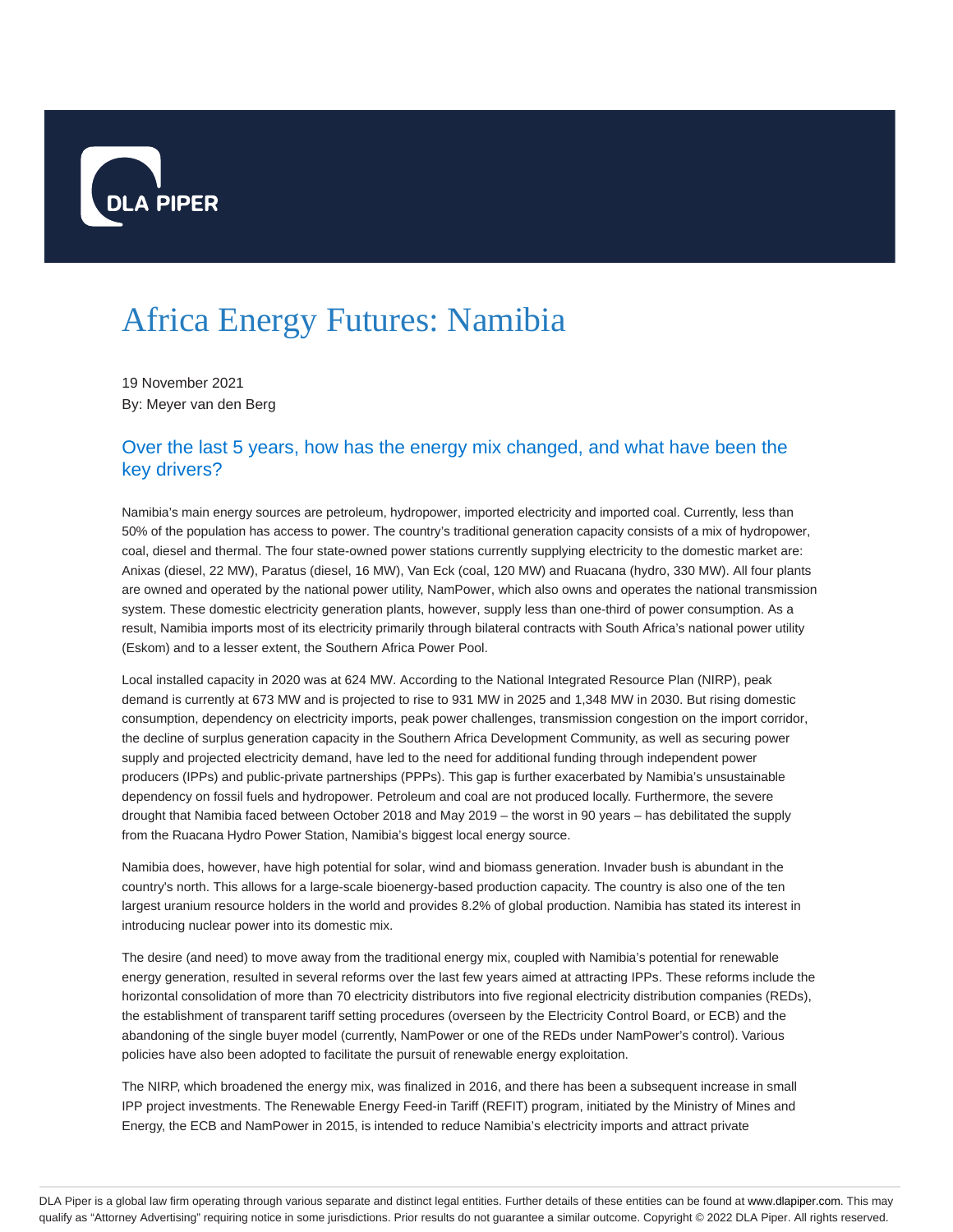investment in the development of renewable energy. Under this program, 14 generation licenses (each with an installed capacity of 5 MW) were issued to IPPs. Most REFIT projects have been completed and are in operation. One project is wind-based, while the rest are all solar projects. The desired zero load-shedding outcome has been achieved, while installed electricity generation capacity was increased from 400 MW in 2016 to over 624 MW by 2020.

## What is the outlook for the energy and natural resources sector in the next 5 years? In particular:

#### **Key policy decisions**

Over the last few years, the National Energy Policy of 2017, the Renewable Energy Policy and the Independent Power Producers' Policy have been adopted. They amplify and supplement the new Namibia Harambee Prosperity Plan II 2021 – 2025 (HPPII) and Namibia's Fifth National Development Plan 2017/18 – 2021/22 (NDP5). Key policy decisions over the next few years will be influenced by these existing policy documents.

During the HPPII period (2021 – 2025), further efforts will be made to align the National Energy Policy of 2017, the Renewable Energy Policy and the Independent Power Producer's Policy to the NIRP to create greater certainty for investors and infrastructure developers. One of the goals of the HPPII is to increase local electricity generation capacity from 624 MW (2020) to 879 MW by 2025. With its abundant, world-class renewable energy resources and increasing demand for green hydrogen worldwide, the HPPII recognizes that Namibia could be an early entrant in this new market. Key policy considerations to drive larger private investments into the energy sector include the approved 2019 electricity supply industry restructuring from a Single Buyer to a Modified Single Buyer (MSB) structure, the full implementation of net metering and equitable connection of embedded capacity at mines and REDs. The MSB model has been effective since September 1, 2019.

Similarly, the objectives of NDP5 include reaching a sustainable mix of locally generated power capacity of 755 MW. Under the NDP5, the entrance of IPPs should be promoted to meet the growing demand for energy. Mining, water pumping, the construction sector and urban growth are expected to be major drivers of energy demand.

The promotion of IPPs in the electricity supply industry is required to meet the increased demand. NDP5 also envisages the transformation of the current power structure by introducing competition in the energy sector, thus discouraging monopolies and driving down costs.

The government resolves to direct the development of the country's generation and transmission sectors through the NIRP, which optimizes costs for long-term sustainable security of supply, and also regularly updated to reflect changing circumstances and technological developments. It seeks to ensure the implementation of the NIRP by facilitating the procurement of generation capacity through transparent, investor-friendly and timely procurement notices.

#### **Main policy challenges**

While significant progress was achieved in several desired outcomes under the first Harambee Property Plan, some were not achieved due to a combination of factors, including inadequate public sector capacity, funding and insufficiently progressed policy frameworks to facilitate private investment and PPPs. These factors will remain key challenges under the HPPII. The slow pace at which regulatory frameworks (especially in respect of energy, foreign investment and the environment) are developed and adopted will pose additional challenges.

#### **The anticipated role that renewables and/or new technologies will play**

Namibia has great potential for renewable energy, especially solar and wind. Under the National Energy Policy of 2017, the government resolves to guide integrated resource planning by prioritizing generation projects from renewable, non-polluting, indigenous, diverse, and decentralized resources, in a way that optimizes the long-term cost of electricity supply. The Renewable Energy Policy was adopted to guide and facilitate access to modern, clean, environmentally sustainable and affordable energy services.

Renewables and new technologies will play an important role in achieving government policy objectives as described above. Increased reliance on renewables will decrease the demand burden on NamPower and the need to import electricity. The use of new technologies will also ensure efficiency and reliability, less emissions and less noise.